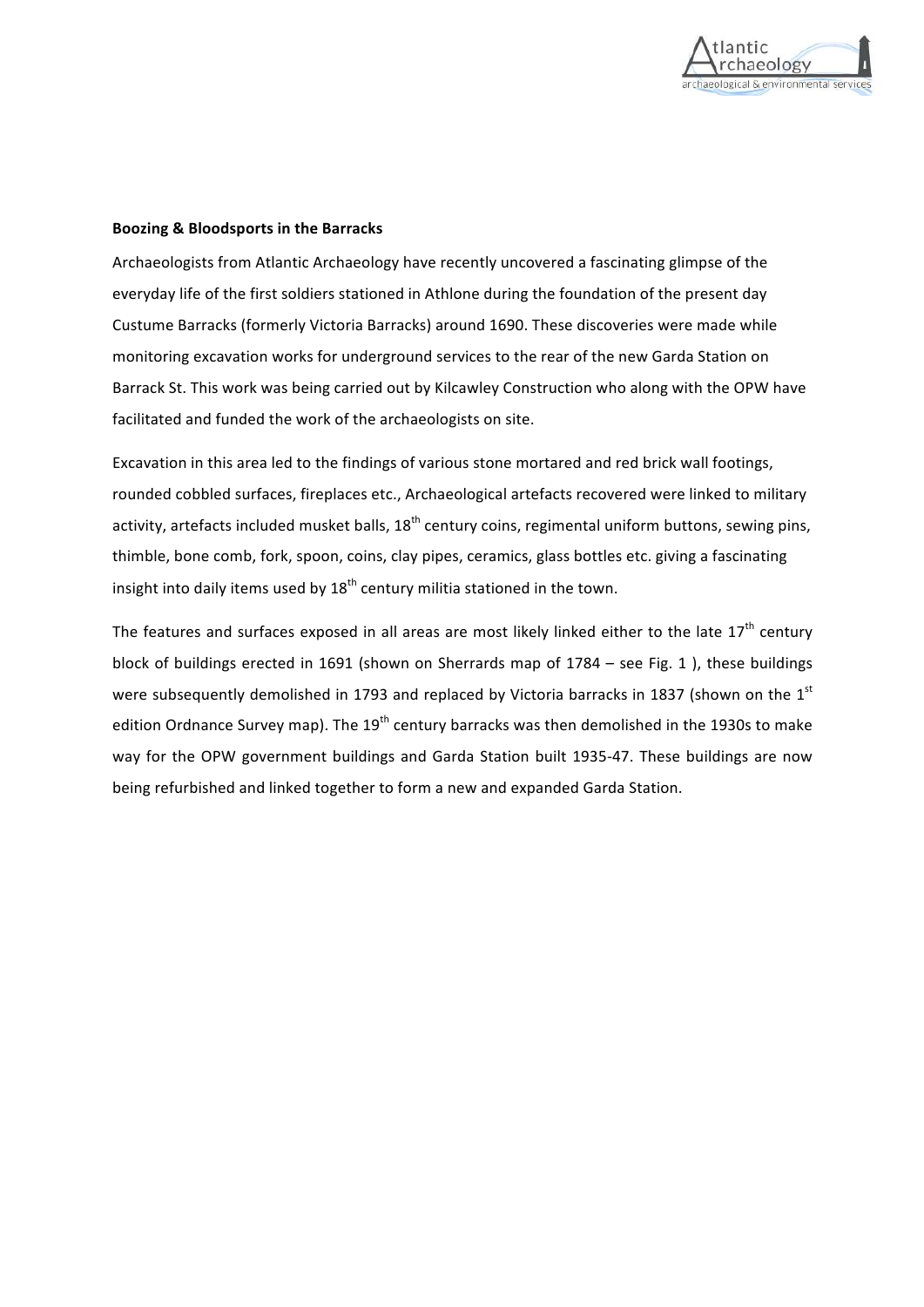



Fig. 1: From Map 7 (a) of *Irish Historic Towns Atlas* -Athlone 1784 by Thomas Sherrard (RCB Dublin, MS 151) http://mpdsearch.militaryarchives.ie/#

Yellow rectangle is indicative of current development location. An 'Old Sentry Box on the Rampart' is indicated at western part of the site. This seems like a solid indication of line of ramparts more to western edge of laneway in current garda station. Also sentry box immediately west of Pudding Lane now Connolly St.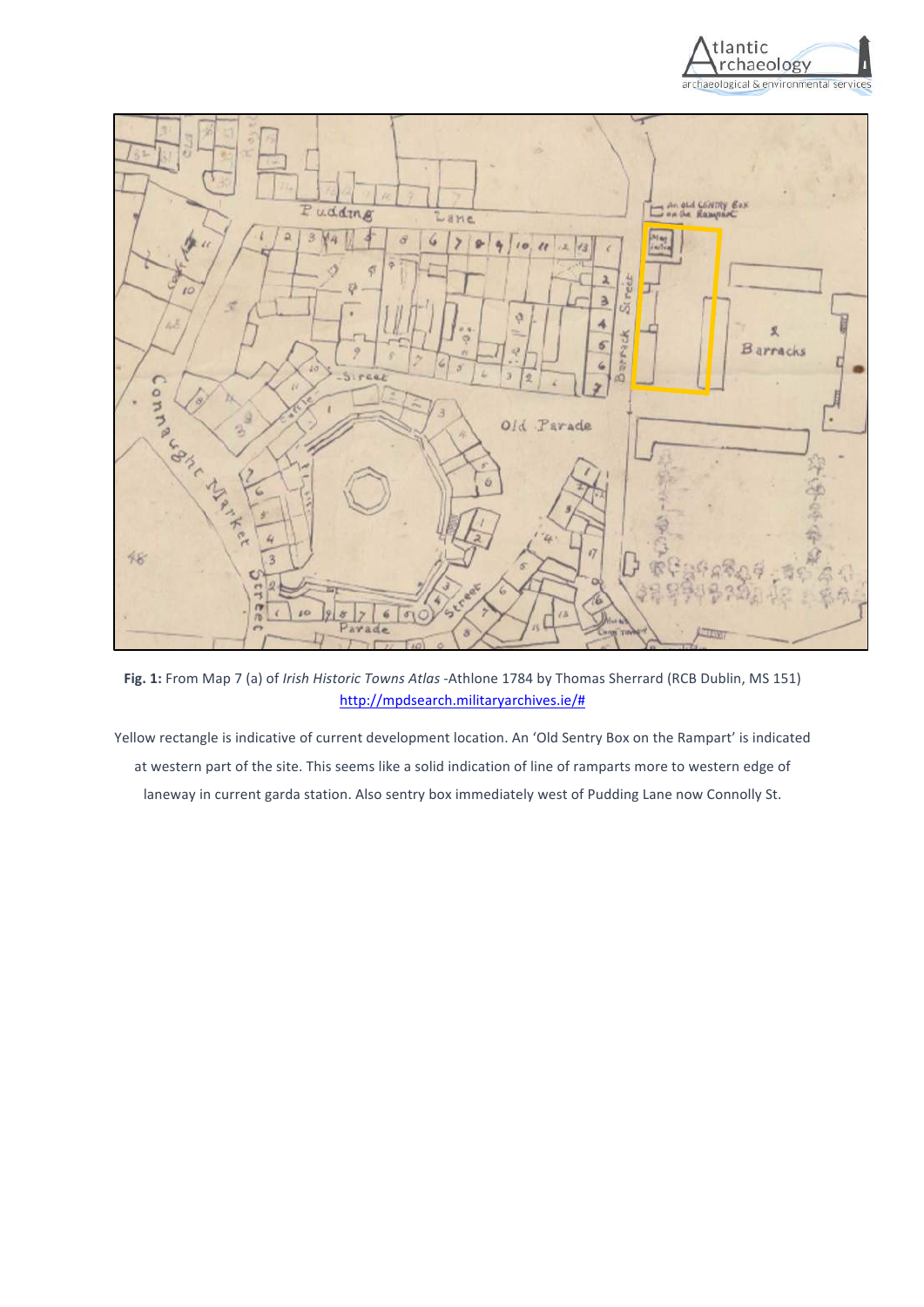

A perfectly preserved cobbled surface and courtyard area were found intact beneath rubble of a former barracks building which was demolished in the 1930s.

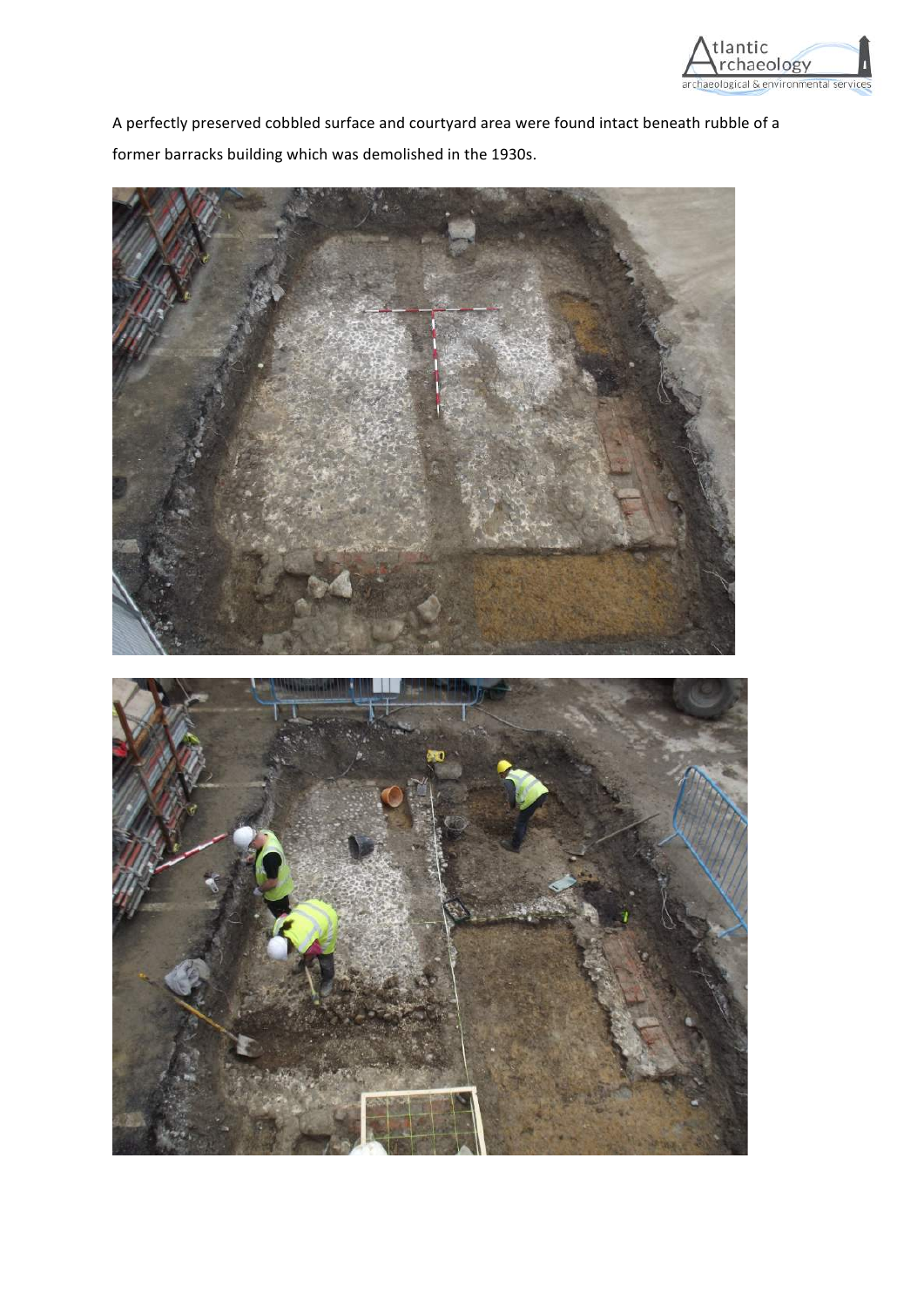

Amongst this cobbled layer some interesting items were found. Two small lead musket balls were discovered. These small lead balls were used in a *musket*, the name given for any long gun with a flintlock, in use from around the mid-16<sup>th</sup> century all the way through the mid-1800s.





Items linked to personal dress and hygiene included many small dress pins, a thimble, buttons and buckles used for uniforms.



Many of the soldiers during this time shaved their heads to avoid lice infestations and more senior officers wore grand wigs. A fine-toothed bone comb for lice was discovered along with a wig-curler. pipe-clay curlers were made from the 17th–19th centuries. Wigs were very popular amongst men in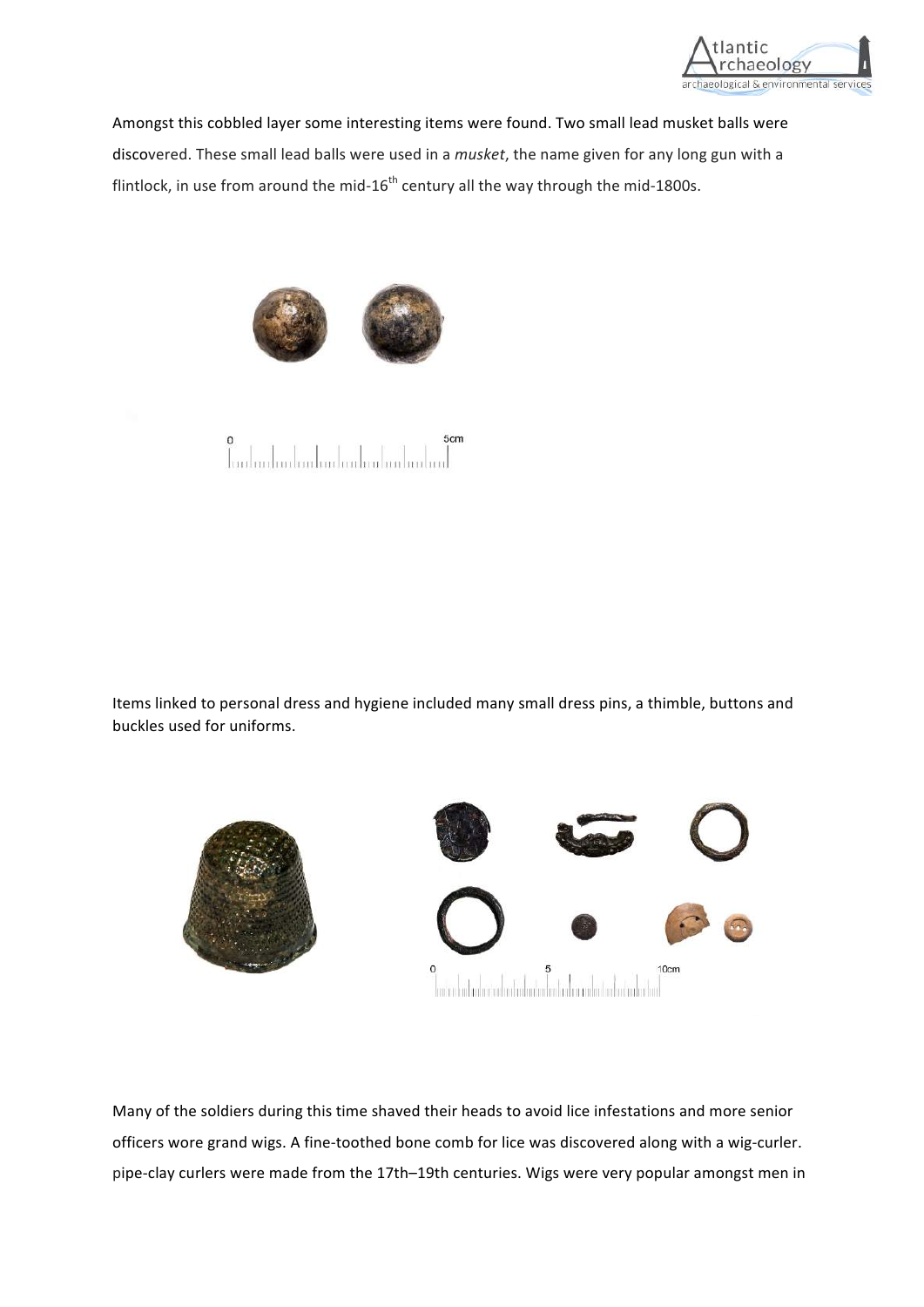

England in the 17th and 18th centuries. The wig curler was heated up and the hair of the wig was wound round it. Men wore their wigs over very short hair or even a completely shaven head. Wigs were a very fashionable look and they also helped to control the spread of head lice.



 $\mathbf 0$ 10cm

The social habits of the soldiers indicated time for gambling on bloodsports, drinking and smoking while away from the stresses of battle and maintaining and expanding control in the colonies (or keeping the local Irish Catholic population in check).

Evidence for this was found in the form of plenty of clay pipe fragments. As the addiction to tobacco grew in Europe following its introduction from America in the mid-sixteenth century, so too did the number of clay pipes produced for its consumption. The majority of the type of pipes recovered date from around 1640-1670. 

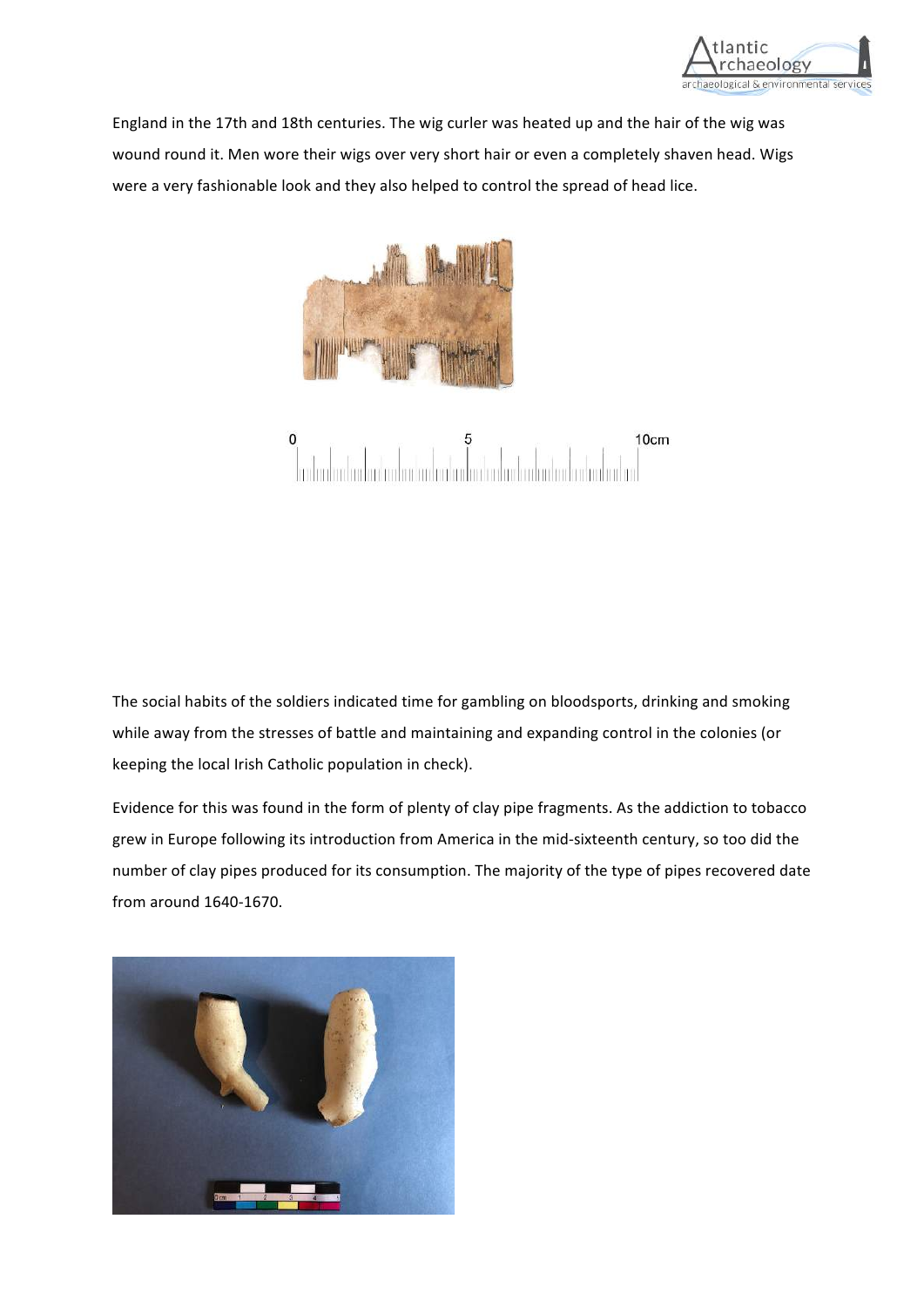

Type 1 spurred clay pipe bowl, 1640 -70 & Type 7 flat heeled clay pipe bowl, 1640-60.



Clay pipe stem with a Free Masonry symbol of the square and compass.

Pipes decorated with masonic symbols were manufactured in Glasgow and Belfast. Pipe wasters, many with emblems such as crossed compass and square with plumb bob were excavated in 1990 at the site of the Ulster Pipe works on Winetavern Street.

Glass specialist Antoine Giacommetti identified some fragments of fine  $17<sup>th</sup>$  century glass beakers or tumblers used as drinking vessels and would have been used at the table in a relatively affluent context, as they are quite rare in Ireland. A small square-sectioned case bottle was identified, these were designed for storing and transporting liquids, and popular in the  $16^{th}$  and  $17^{th}$  century. The bottles could easily be packed in wooden cases due to their shape. Given the small size this one was probably used for medicine. A  $17<sup>th</sup>$  century shaft and globe bottle used to serve wine at the table was also identified. The remainder of the assemblage is dominated by eighteenth and nineteenth century wine bottle fragments.

A total of 1,331 hand-collected mammal and bird bone fragments from the site were examined by zoo-archaeologist Siobhan Duffy. The assemblage is dominated by the main domestic animals (cattle, sheep/goat, pig, domestic fowl and goose). Of these, sheep/goats are the most frequent, accounting for 26.6%.

One of the more unusual discoveries was a lower leg-bone from a male chicken identified as having had the characteristic spur sawn off at approximately mid-way along its length. This procedure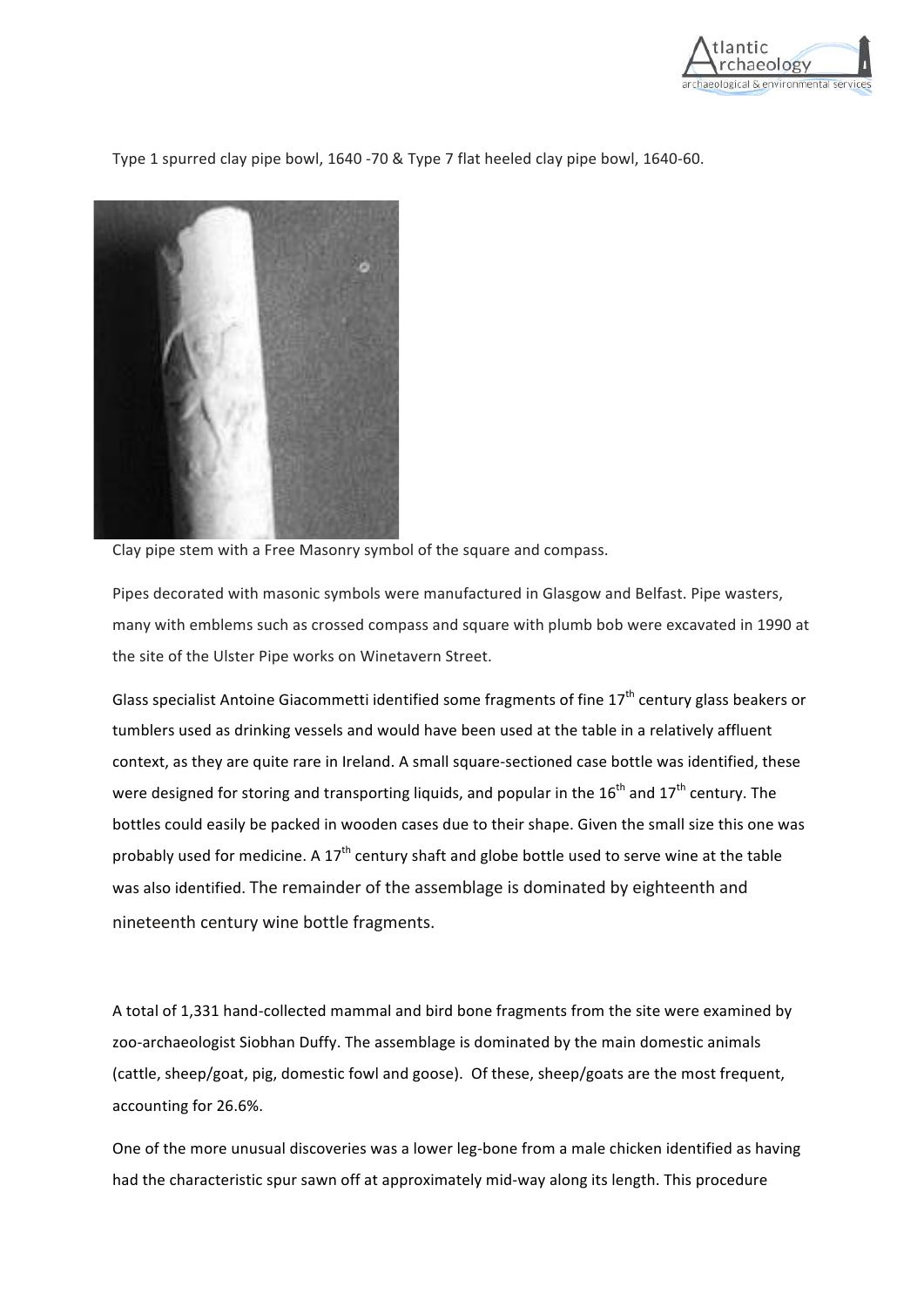

would have been carried out during the bird's life, to facilitate the attachment of an artificial spur for the purposes of cockfighting.



*Tarsometatarsus from a male chicken, with spur sawn off – recovered from Barracks Excavations*

Male fowl will readily fight for dominance, but while in the wild the losing contender can and does fly away, escape is not possible in the closed confines of a cockpit and fights were often brutal, ending in the death of the losing bird. Despite the inherent cruelty involved, cockfighting continued to be a popular and widespread sport, until legal and cultural changes in the nineteenth century (led by the SPCA) criminalised the practice leading to its eventual demise.

Artificial spurs of bone or metal were used to replace the sawn-off natural spurs, and there is documentary evidence of metal spurs being used in both Ireland and Britain in the nineteenth century. 

In England, cockfighting was 'positively encouraged among soldiers and schoolboys to teach them valour' (Serjeantson 2009, 330). The esteem in which cockfighting was held in the eighteenth century is evident in contemporary references to it: newspapers of the time regularly advertised the major tournaments, labelling it the 'Royal Sport of Cock-fighting' (Dublin Journal; Finn's Leinster Journal; Freeman's Journal, various dates, www.irishnewsarchive.com). The prize money offered also gives an indication of both the degree of interest these tournaments commanded and the level of gambling that would have accompanied them.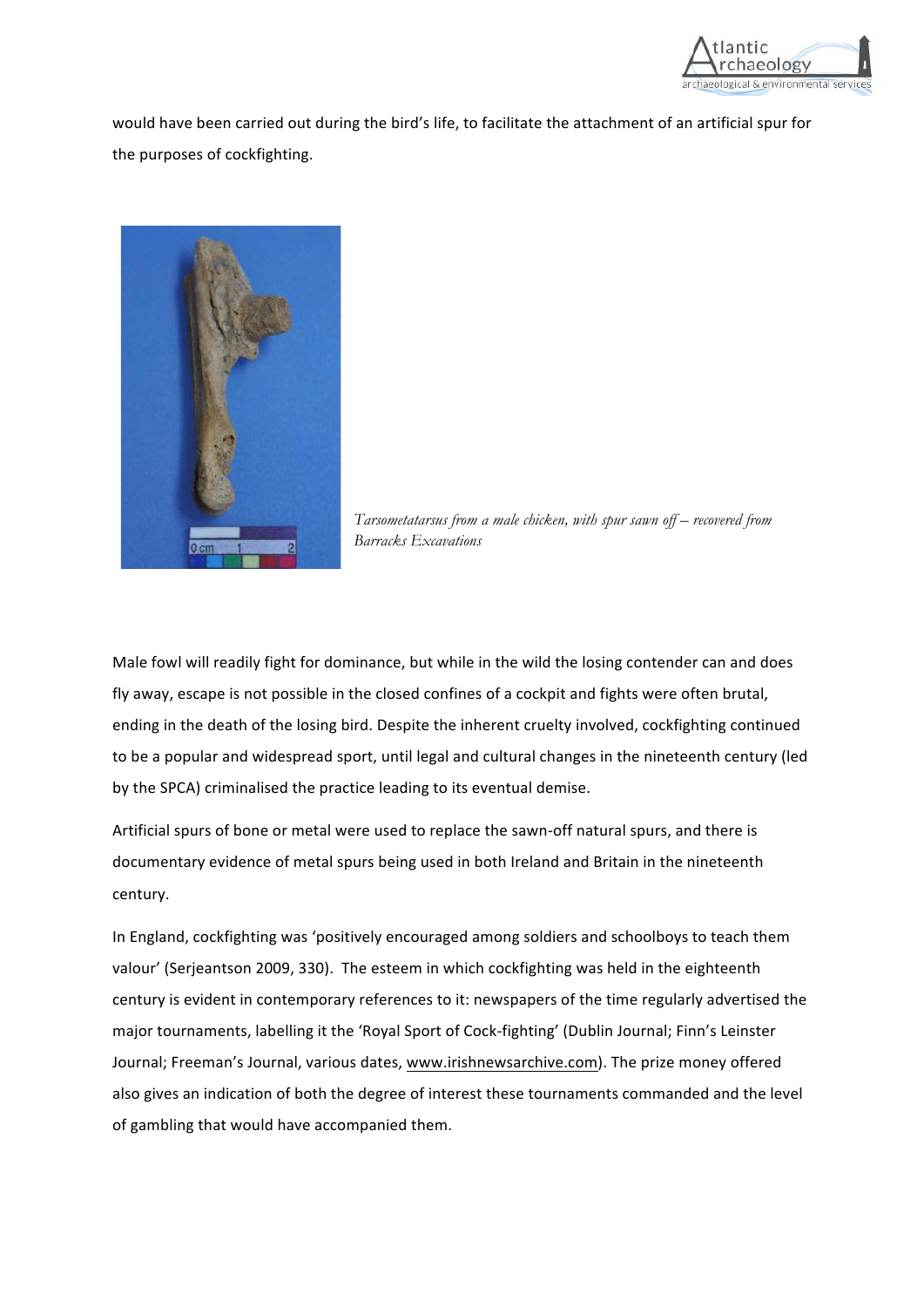

It is perhaps not surprising that cockfighting was engaged in among the men and officers stationed at Custume Barracks, during the eighteenth century. At this time, cockfighting was still in its heyday; it was a potentially lucrative enterprise, regarded as a sport worthy of the powerful elite and strongly associated with masculinity, before the changing sensibilities of the nineteenth century forced it to the periphery of societal acceptance.

Serjeantson, D. 1989b Animal Bones and the Tanning Trade in D. Serjeantson & T. Waldron (eds) Diet and Crafts in Towns: the Evidence of Animal Remains from the Roman to the Post-Medieval Periods. B.A.R. British Series, 199. Oxford; B.A.R. pp.129-146.



The 17 LD on this copper alloy badge/uniform fitting was a mystery but with the kind assistance of local historian Harman Murtagh it seems likely it is linked to the 17<sup>th</sup> Light Dragoons:

"In 1759, Colonel John Hale was granted permission to raise a regiment of light dragoons. He formed the regiment in Hertfordshire on 7 November 1759 as the 18th Regiment of (Light) Dragoons, which also went by the name of Hale's Light Horse. The regiment saw service in Germany in 1761 and was renumbered the 17th Regiment of (Light) Dragoons in April 1763. In 1764 the regiment went to Ireland. In May 1766 it was renumbered again, this time as the 3rd Regiment of Light Dragoons. It regained the 17th numeral in 1769 as the 17th Regiment of (Light) Dragoons. The regiment was sent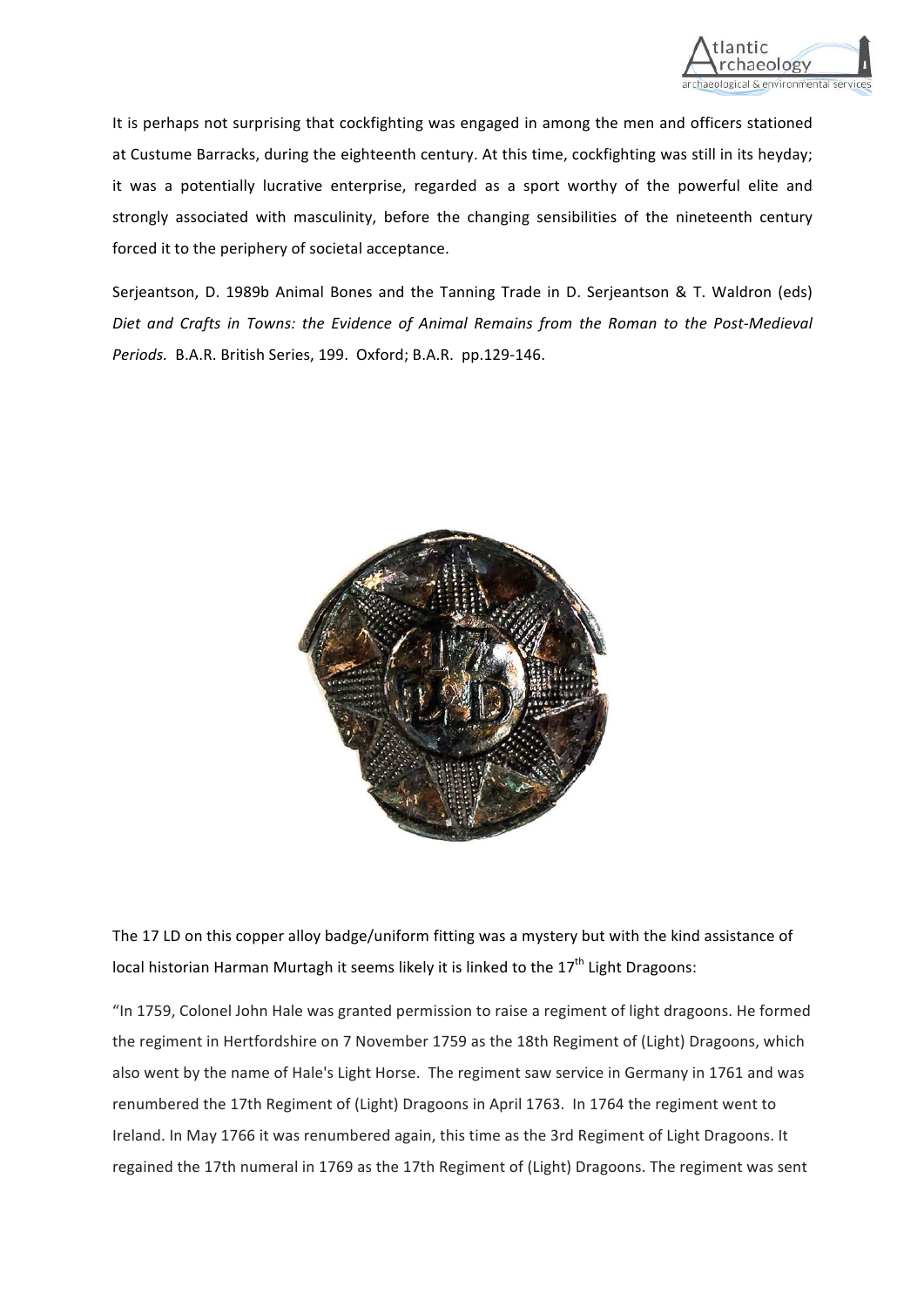

to North America in 1775, for the American Revolutionary War, returning to Ireland after that contest ended, where it remained until 1795, when it became involved in the war against Revolutionary France. After this it seems to have been mainly stationed in Britain, although it may sometimes have been in Ireland. It took part in the Crimean war and in 1861 was re-designated 17th Regiment of Lancers." (Murtagh H. *pers. comm.)*

The uniforms associated with the Light Dragoons are known from various paintings and historical documents, this gives us some insight for other artefacts recovered from the site. Image below is taken from an American Light Dragoons re-enactment group and gives a good impression of military uniform. 

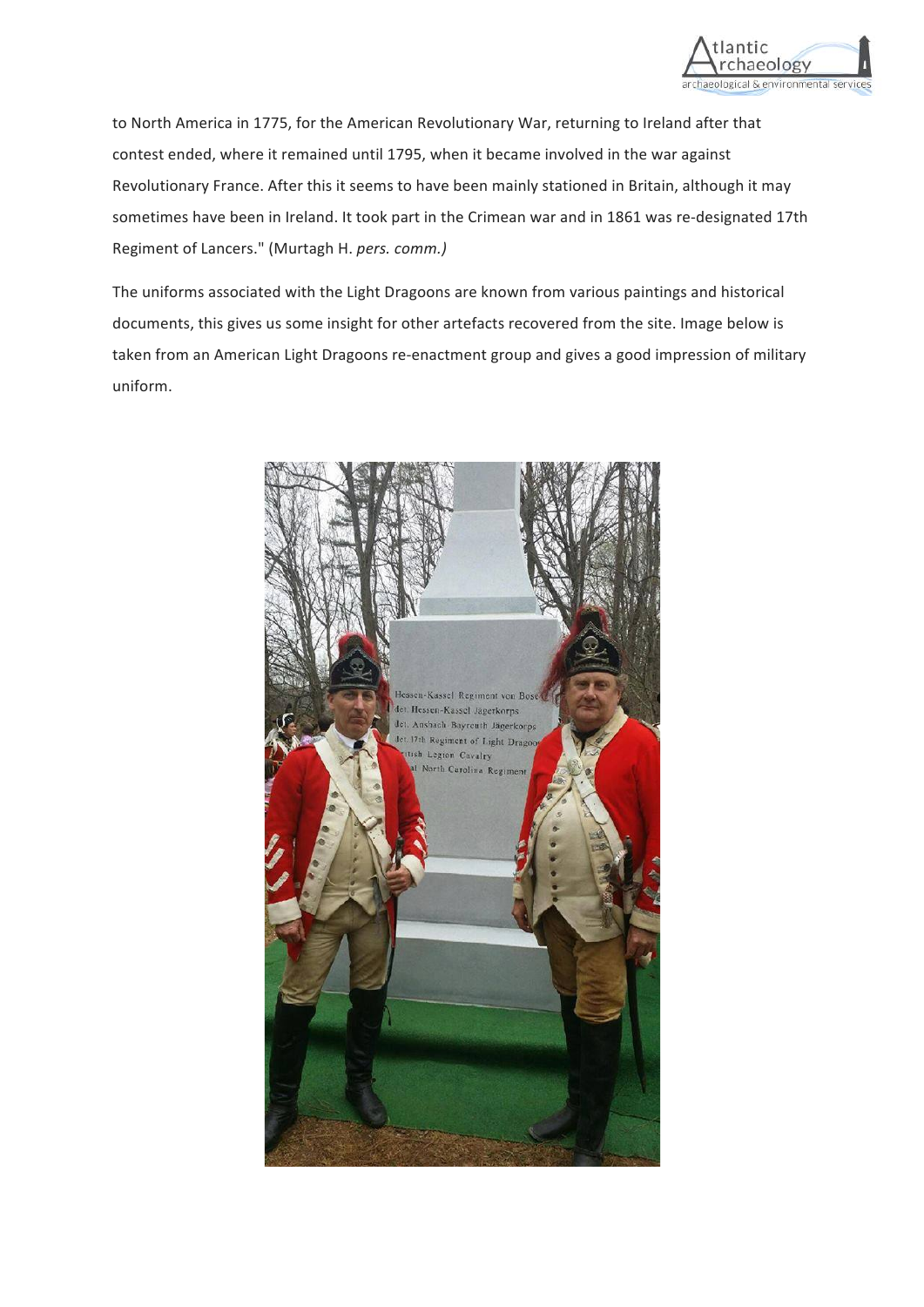

Source: *https://www.facebook.com/17th-Light-Dragoons-in-North-America-232800010089134/*

Four coins were retrieved from the site, 2 George II coins from dating 1727 -60 and 1753 respectively. A later George III Halfpenny coin dated to 1766 and a fourth George coin is worn and of unknown date.





George II Halfpenny coin, 1753 George III Halfpenny coin, 1766 *Hibernia inscribed over the crowned harp* 

Artefacts recovered give a fascinating insight into the everyday utilitarian items forming part of a soldiers/officers kit. The presence of cutlery items, a fine tooth bone comb for lice, buttons, dress pins, a thimble all indicate a concern for hygiene and good presentation of uniform. Other items such as coins and a considerable quantity of tobacco pipes and fragments of glass goblets, bottles and phials point to trade links. This material forms an important assemblage documenting military activity within the town in the late  $17<sup>th</sup>$  and early  $18<sup>th</sup>$  centuries.

The construction of Victoria (now Custume Barracks) around 1691 has to be seen in the context of its time at the very end of a very significant battle in Irish history between Jacobite and Williamite forces culminating in the massive loss of life at the Battle of Aughrim to the southwest of Athlone in July 1691.

While there are good documentary sources regarding the political and military events of  $17^{\text{th}}$  and  $18<sup>th</sup>$  century Athlone they often focus more on major events rather than the minutiae of everyday life. Archaeological excavation and systematic study of associated artefacts and ecofacts gives us a